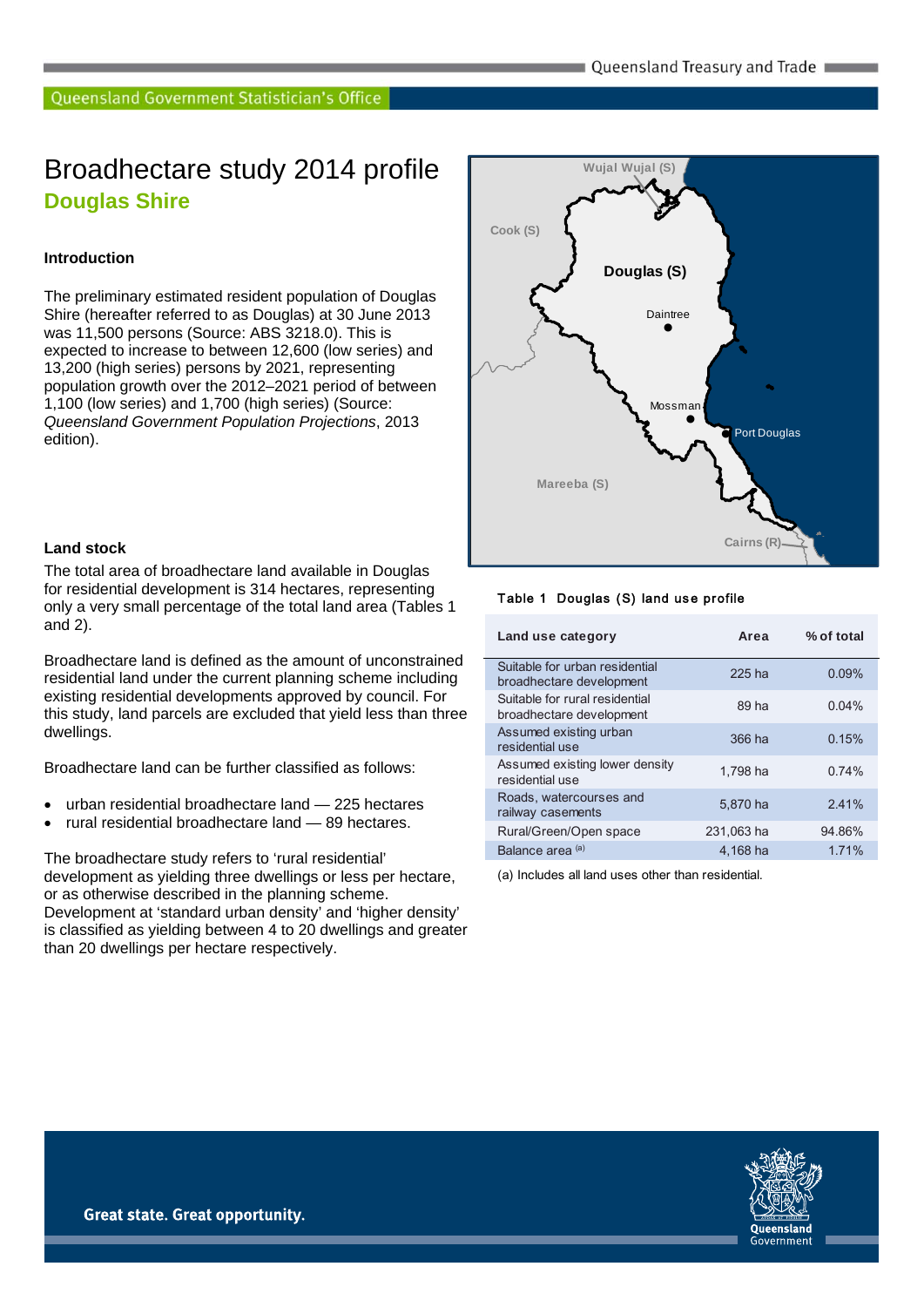#### **Dwelling yields**

Table 2 shows 'theoretical dwelling yield' (the potential number of dwellings that could be constructed based on the identified land stock) and 'expected dwelling yield' (which takes into account factors affecting development of land such as ownership and land fragmentation).

|  |  |  | Table 2 Douglas (S) broadhectare stock and dwelling yield (a) |  |  |  |  |  |
|--|--|--|---------------------------------------------------------------|--|--|--|--|--|
|--|--|--|---------------------------------------------------------------|--|--|--|--|--|

|                | Broadhectare stock (hectares) |                           |                  | <b>Theoretical</b> |                                               | Expected dwelling yield (dwellings) (c) |                                  |                  |                    |
|----------------|-------------------------------|---------------------------|------------------|--------------------|-----------------------------------------------|-----------------------------------------|----------------------------------|------------------|--------------------|
| Timeframe      | Higher<br>densitv             | Standard<br>urban density | Rural<br>density | Total<br>stock     | dwelling yield<br>$(dwelling)$ <sup>(b)</sup> | Higher<br>density                       | <b>Standard</b><br>urban density | Rural<br>density | Total<br>dwellings |
| $0 - 2$ years  |                               | 12                        |                  | 12                 | 122                                           |                                         | 122                              | 0                | 122                |
| $2 - 5$ years  |                               | 81                        | $\Omega$         | 81                 | 587                                           | $\Omega$                                | 433                              | 0                | 433                |
| $5 - 10$ years | $\Omega$                      | 68                        | $\Omega$         | 68                 | 438                                           | $\Omega$                                | 288                              | $\mathbf 0$      | 288                |
| $10+$ years    |                               | 58                        | $\Omega$         | 58                 | 377                                           | $\Omega$                                | 152                              | 0                | 152                |
| Not specified  | $\Omega$                      | 5                         | 89               | 94                 | 136                                           | $\Omega$                                | 18                               | 39               | 58                 |
| Total          | 0                             | 225                       | 89               | 314                | 1,660                                         | 0                                       | 1.013                            | 39               | 1.052              |

(a) Components may not sum exactly to totals due to rounding.

(b) Yield if all broadhectare stock is developed irrespective of ownership and/or fragmentation.

(c) Yield has been reduced to account for likelihood of development due to factors such as ownership and fragmentation.

The main points from Table 2 are:

- Broadhectare land is likely to yield approximately 1,100 dwellings.
- There is no development at higher urban density.
- Development at standard urban density accounts for over 96 per cent of the total expected dwelling yield.

#### **Stock composition**

The broadhectare stock in Douglas is contained primarily within land parcels greater than 10 hectares in area (Table 3). For all broadhectare parcels, the difference between the overall parcel area (484 hectares) and the area available for development (314 hectares) indicates that some parcels are affected by physical or environmental constraints. The main points from Table 3 include:

- Residential stock is contained within 123 land parcels.
- Parcels less than or equal to 1.2 hectares account for over 50 per cent of all parcels.
- Parcels sized 10 hectares or more account for over 56 per cent of the expected total dwelling yield from broadhectare land.

| Parcel size<br>Land      |                     | Total area               | Broadhectare area (hectares) |                      |                | Expected dwelling yield (number) |                      |                    |
|--------------------------|---------------------|--------------------------|------------------------------|----------------------|----------------|----------------------------------|----------------------|--------------------|
| categories<br>(hectares) | parcels<br>(number) | of parcels<br>(hectares) | Urban<br>residential (b)     | Rural<br>residential | Total<br>stock | Urban<br>residential (b)         | Rural<br>residential | Total<br>dwellings |
| $\le$ 1.2                | 62                  | 35                       | 34                           | 0                    | 34             | 65                               | $\Omega$             | 65                 |
| $1.3 - 2.0$              | 31                  | 49                       | 32                           | 17                   | 48             | 94                               | 21                   | 115                |
| $2.1 - 4.9$              | 13                  | 41                       | 24                           | 16                   | 40             | 114                              | 13                   | 127                |
| $5.0 - 9.9$              | 5                   | 33                       | 30                           | 0                    | 30             | 153                              | $\mathbf 0$          | 153                |
| $10.0+$                  | 12                  | 326                      | 105                          | 56                   | 162            | 587                              | 5                    | 593                |
| Total                    | 123                 | 484                      | 225                          | 89                   | 314            | 1,013                            | 39                   | 1,052              |

Table 3 Douglas (S) broadhectare stock composition (a)

(a) Components may not sum exactly to totals due to rounding.

(b) Includes dwellings at higher and standard urban densities.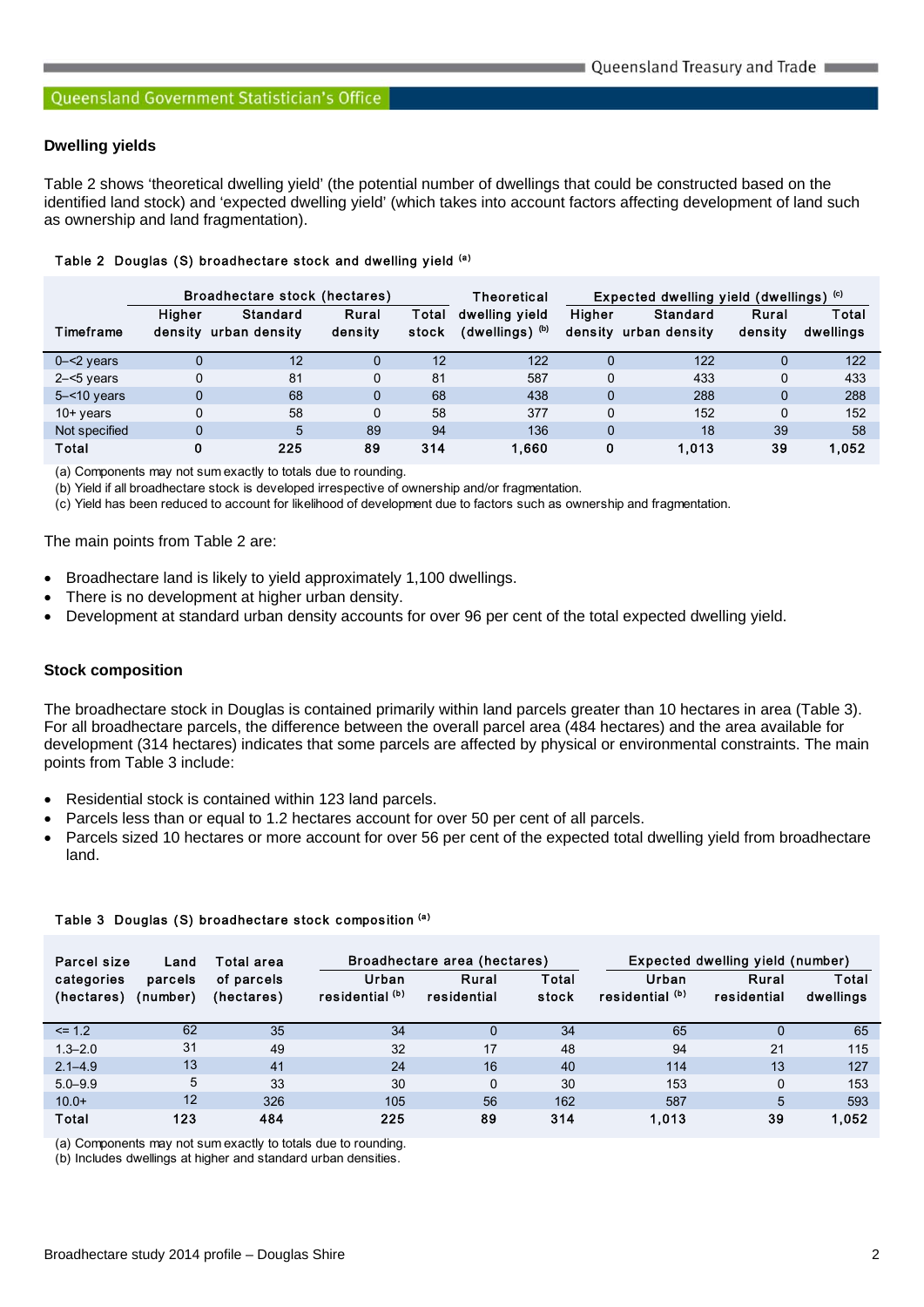#### **Population capacity**

Average household size for occupied private dwellings in Douglas at the time of the 2011 Census was 2.5 and 1.8 persons for houses and attached dwellings respectively. Table 4 shows a range of possible population yields for the total identified broadhectare stock in each density category by a range of household sizes. The household sizes current at the time of the 2011 Census are highlighted.

The main finding from Table 4 is that, depending on average household size, land from broadhectare development could accommodate between 2,200 and 3,100 persons. Further development in existing residential areas, where the parcel size is less than 2,500  $m^2$ , could also accommodate additional population.

|  |  |  |  |  | Table 4 Douglas (S) population yields based on a range of household sizes (persons) (a) |  |
|--|--|--|--|--|-----------------------------------------------------------------------------------------|--|
|--|--|--|--|--|-----------------------------------------------------------------------------------------|--|

| Development                        | Number of   |                                                | Household size (average persons per household) |                           |             |          |  |  |  |
|------------------------------------|-------------|------------------------------------------------|------------------------------------------------|---------------------------|-------------|----------|--|--|--|
| type                               | dwellings   | 2.1                                            | 2.3                                            | 2.5                       | 2.7         | 2.9      |  |  |  |
|                                    |             |                                                |                                                | Possible population yield |             |          |  |  |  |
| Rural residential                  | 39          | 83                                             | 90                                             | 98                        | 106         | 114      |  |  |  |
| Standard urban density residential | 1.013       | 2,128                                          | 2,330                                          | 2,533                     | 2,736       | 2,938    |  |  |  |
|                                    |             | Household size (average persons per household) |                                                |                           |             |          |  |  |  |
|                                    |             | 1.4                                            | 1.6                                            | 1.8                       | 2.0         | 2.2      |  |  |  |
|                                    |             |                                                | Possible population yield                      |                           |             |          |  |  |  |
| Higher density residential         | $\mathbf 0$ | $\mathbf{0}$                                   | $\mathbf{0}$                                   | 0                         | $\mathbf 0$ | $\Omega$ |  |  |  |
|                                    |             |                                                |                                                |                           |             |          |  |  |  |
| <b>Total</b>                       | 1,052       | 2,210                                          | 2,421                                          | 2,631                     | 2.842       | 3,052    |  |  |  |
|                                    |             |                                                |                                                |                           |             |          |  |  |  |

(a) Count of all persons enumerated in the dwelling on census night, including visitors from within Australia.

Excludes usual residents who were temporarily absent on census night.

#### **Total potential dwelling yield**

Land ownership and fragmentation of land are potential constraints to residential development, and adjustments have been made to the broadhectare stock by applying potential development rates to land parcels. Furthermore, existing vacant residential land stock below 2,500  $m^2$ , has been added to the broadhectare supply. Broadhectare residential land supply based on these components indicates a total potential dwelling yield of approximately 1,400 dwellings (See Table 5).

It is important to note that this dwelling yield does not include dwellings that would have been achieved through infill and redevelopment of smaller parcels below the broadhectare model threshold.

#### **Dwelling demand**

Evidently, not all future dwelling demand will be met through development of broadhectare land. Nevertheless, an indicator of the adequacy of supply of residential land (broadhectare and vacant lots) can be calculated by comparing the total supply as indicated above with future demand.





To make an assessment of future demand and determine whether there is adequate supply of residential land, three scenarios of dwelling projections have been used based on the Queensland Government's population projection series low, medium and high. Figure 1 and Table 5 show, based on these scenarios, the amount of land supply in terms of years remaining.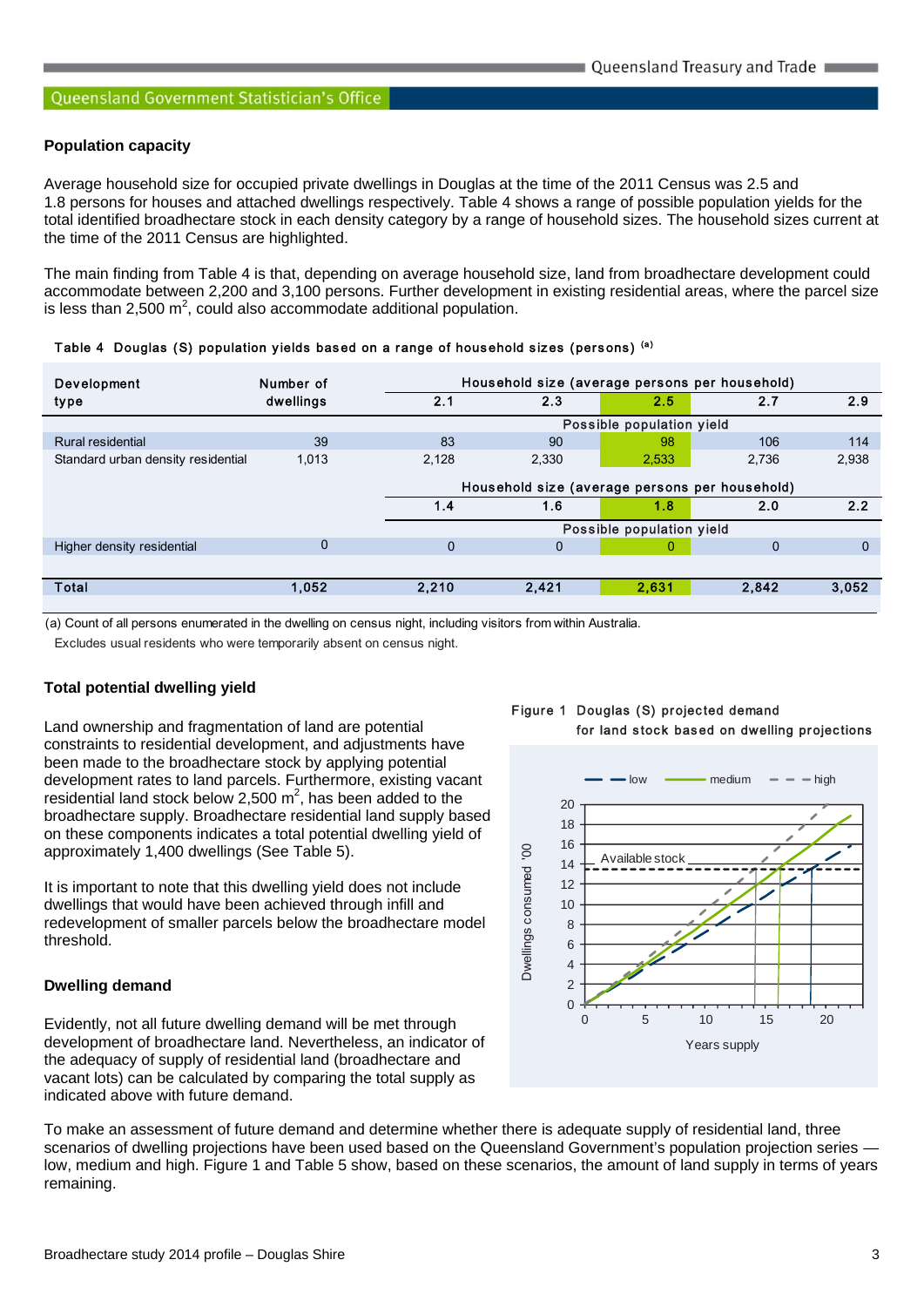Table 5 also shows that developed land parcels that are vacant account for approximately 22 per cent of the total potential dwelling yield from broadhectare land.

#### Table 5 Douglas (S) broadhectare supply scenarios

|                                                          | Demand for residential lots                           |                                           | Supply - Stock of residential lots         |                                                    |                     |
|----------------------------------------------------------|-------------------------------------------------------|-------------------------------------------|--------------------------------------------|----------------------------------------------------|---------------------|
| <b>Dwelling</b><br>production<br>scenario <sup>(a)</sup> | <b>Dwellings required</b><br>to $2036$ <sup>(b)</sup> | <b>Broadhectare</b><br>dwelling yield (c) | <b>Existing vacant</b><br>land parcels (d) | <b>Total potential</b><br>dwellings <sup>(e)</sup> | Years<br>supply (f) |
| Low trend                                                | 1.586                                                 | 1,052                                     | 300                                        | 1,352                                              | 19                  |
| Medium trend                                             | 1.887                                                 | 1,052                                     | 300                                        | 1.352                                              | 16                  |
| High trend                                               | 2.212                                                 | 1.052                                     | 300                                        | 1.352                                              | 14                  |
|                                                          |                                                       |                                           |                                            |                                                    |                     |

(a) Based on dwelling projection levels produced in 2013. (d) Estimate of vacant residential parcels at August 2014.

(b) Dwellings required to 2036 based on Queensland Government's (e) Supply of residential lots.

(c) Adjusted to take into account the propensity of development. broadhectare land.

household and dwelling projections, 2013 edition. (f) Illustrative only, if no development occurs outside of

#### **Conclusion — Douglas Shire**

The study has estimated that the total area of broadhectare land available for residential development is 314 hectares. If this land were fully developed it has the potential to yield approximately 1,100 dwellings and accommodate 2,600 persons, using current average household sizes.

Based on current medium series household projections and the expected broadhectare dwelling yield, the available residential land stock indicates 16 years of supply.